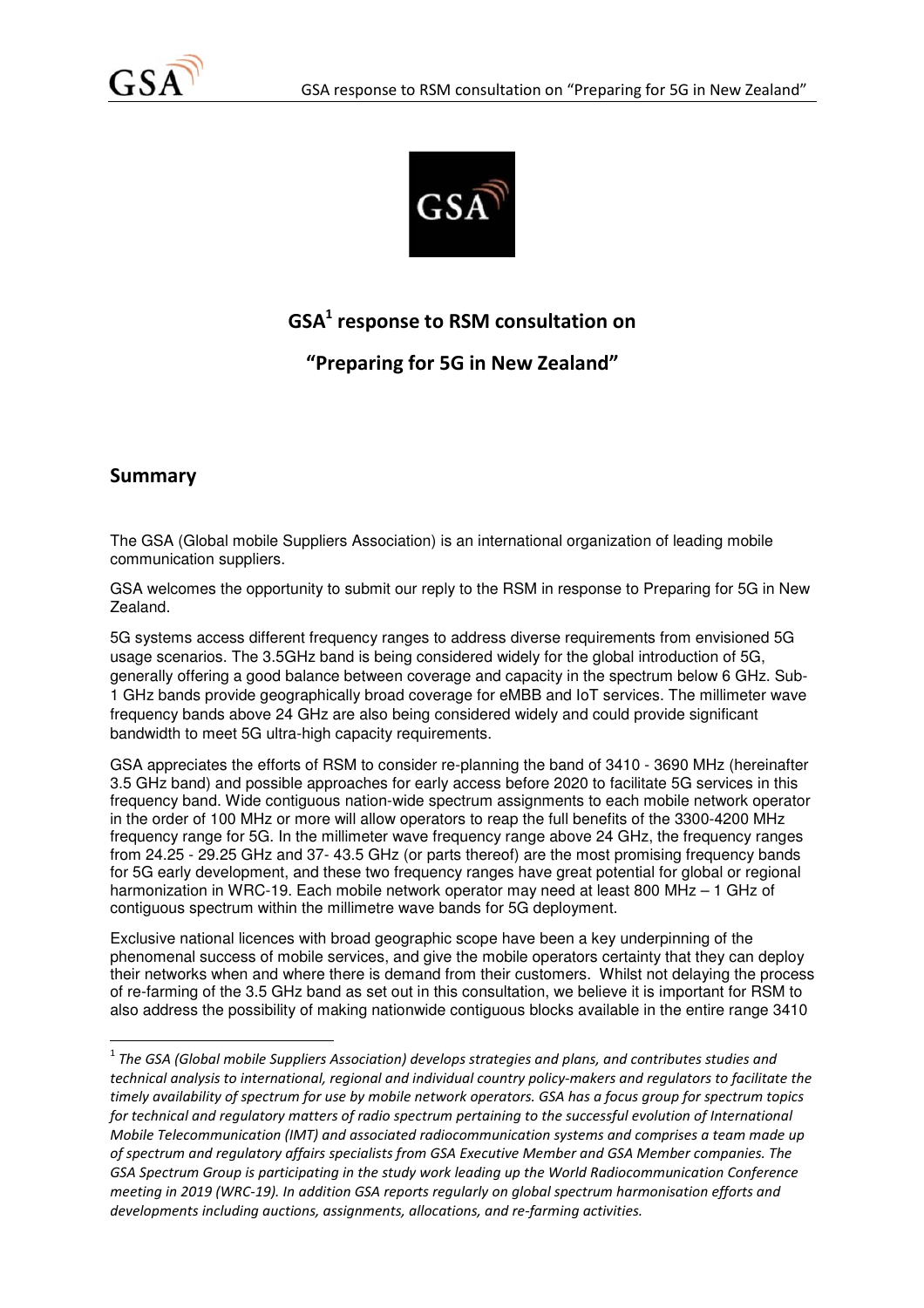

- 3690 MHz, and further investigate the possibilities to extend the band to cover the whole or parts of the range 3700 – 4200 MHz, in order to enable 100 MHz or more contiguous spectrum per operator.

In addition to the 3.5 GHz band, 5G development in bands above 6 GHz, L-band, and 600 MHz band could explore benefits of 5G services to meet requirements from various application scenarios. GSA encourages RSM to complete the necessary regulatory steps to make these bands available for future IMT use.

If the RSM requires any clarification to our response, please do not hesitate to contact:

Hu Wang,

GSA Spectrum Group Coordinator for APT

Email: wanghu.wanghu@huawei.com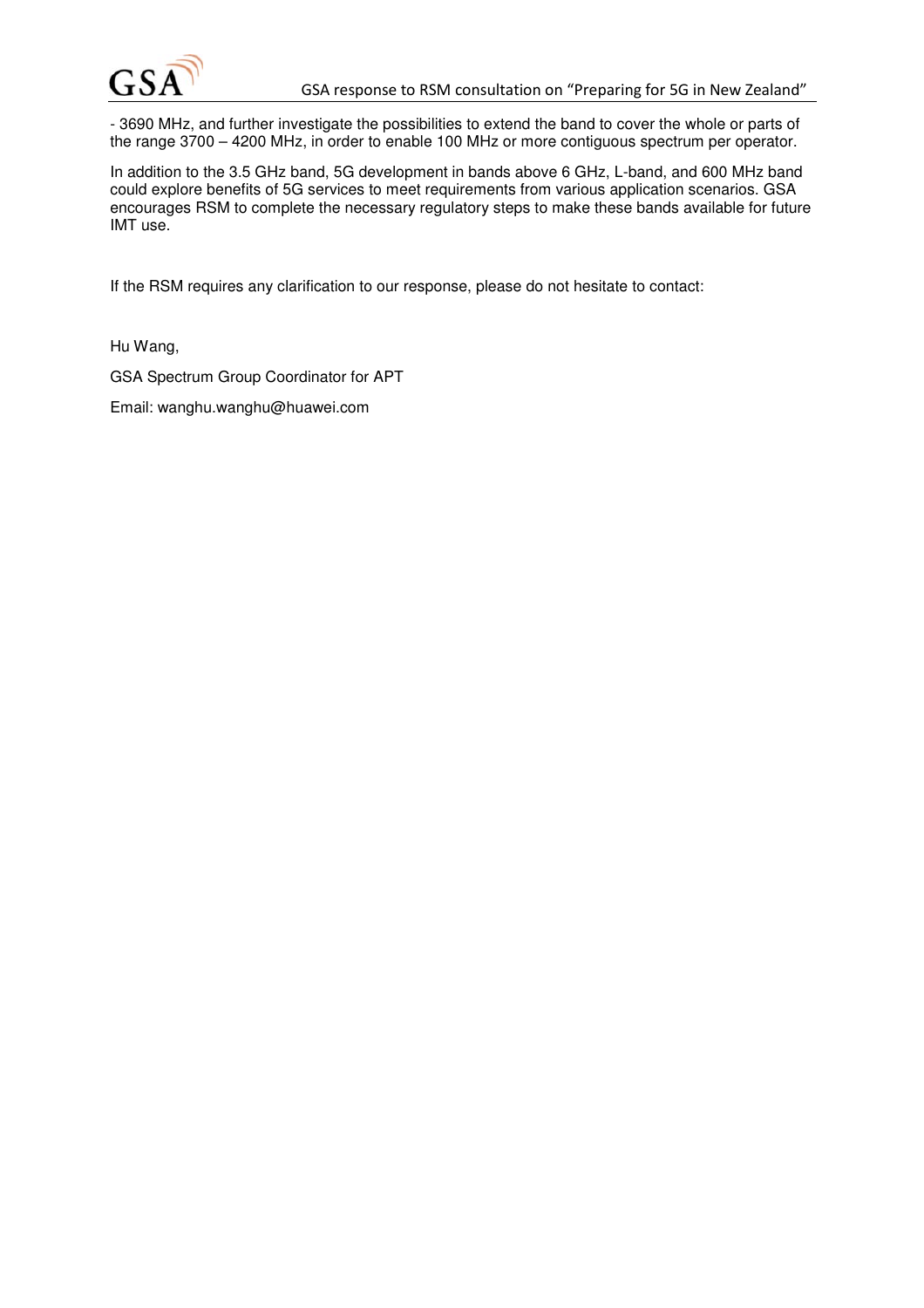

1. What are the likely uses for 5G in New Zealand initially and in the longer term?

### **GSA response:**

5G is expected to support a number of new use cases and applications for eMBB (Enhance Mobile Broadband) with high capacity requirements, and new opportunities for vertical industries (e.g. smart manufacturing, autonomous driving, and massive IoT (Internet of Thing) connections).

5G can be deployed in early stages as an effective enhancement to LTE capacity in providing wireless broadband service, and then progressively moving towards providing eMBB service over 5G networks rollout into wider areas. Then mMTC (massive Machine Type Communication)and URLLC(Ultra Reliable & Low Latency Communication) will follow whilst the eco-system matures over time.

2. Do you consider competition should be encouraged at the infrastructure level or purely at the retail level for 5G? Why?

### **GSA response:**

Services provided by 5G are expected to be more extensive and with broader scope than has been achieved by existing 3G and 4G networks. Competition should be encouraged at all levels of the ecosystem. Infrastructure needed to provide services desired by given subscribers may not be uniform property. An infrastructure level competition provides the freedom and flexibility to mobile network operators to customized network design in provision to its customers' requirements.

3. What regulatory issues need to be considered from a 5G perspective in New Zealand?

### **GSA response:**

5G is expected to support a number of new applications and technologies, such as massive MIMO, IoT, network slicing, and vehicle communications, and overall 5G success will require attention to the low, mid, and millimeter wave bands of spectrum as well.

We recommend regulators review the actions taken on 5G in other jurisdictions as a baseline, and including, for example, the rules relevant to siting and EMF regulation according to European and international standardizations (e.g. CEPT, TRP, ICNIRP, IEEE, IEC, ITU) . In addition regulators should be mindful to avoid regulations that may have a negative impact on innovation, or discourage rapid deployment.

Specific to siting, regulators could consider 5G Small Cell aspects such as, street poles for easy site acquisition (country and/or city regulations), and also to develop long term plans for facilitating fiber deployment.

- 4. What aspects of these regulatory issues are most significant for 5G? **NO RESPONSE**
- 5. Do you agree that the 3.5 GHz band is the top priority for allocation for 5G?

### **GSA response:**

Yes.

In addition, all spectrum bands — low-band spectrum below 1 GHz, mid-band spectrum from 1 to 6 GHz, and high-band spectrum above 24 GHz also known as mmWave — are needed for the successful deployment of 5G, IoT, enhanced mobile broadband, and mission-critical applications and services.

Globally, spectrum availability for IMT in 3300 - 4200 and 4400 - 5000 MHz rages is increasing. In line with the plans from many countries, the 3300-3800 MHz will be a primary 5G band with a great potential for global harmonization over time.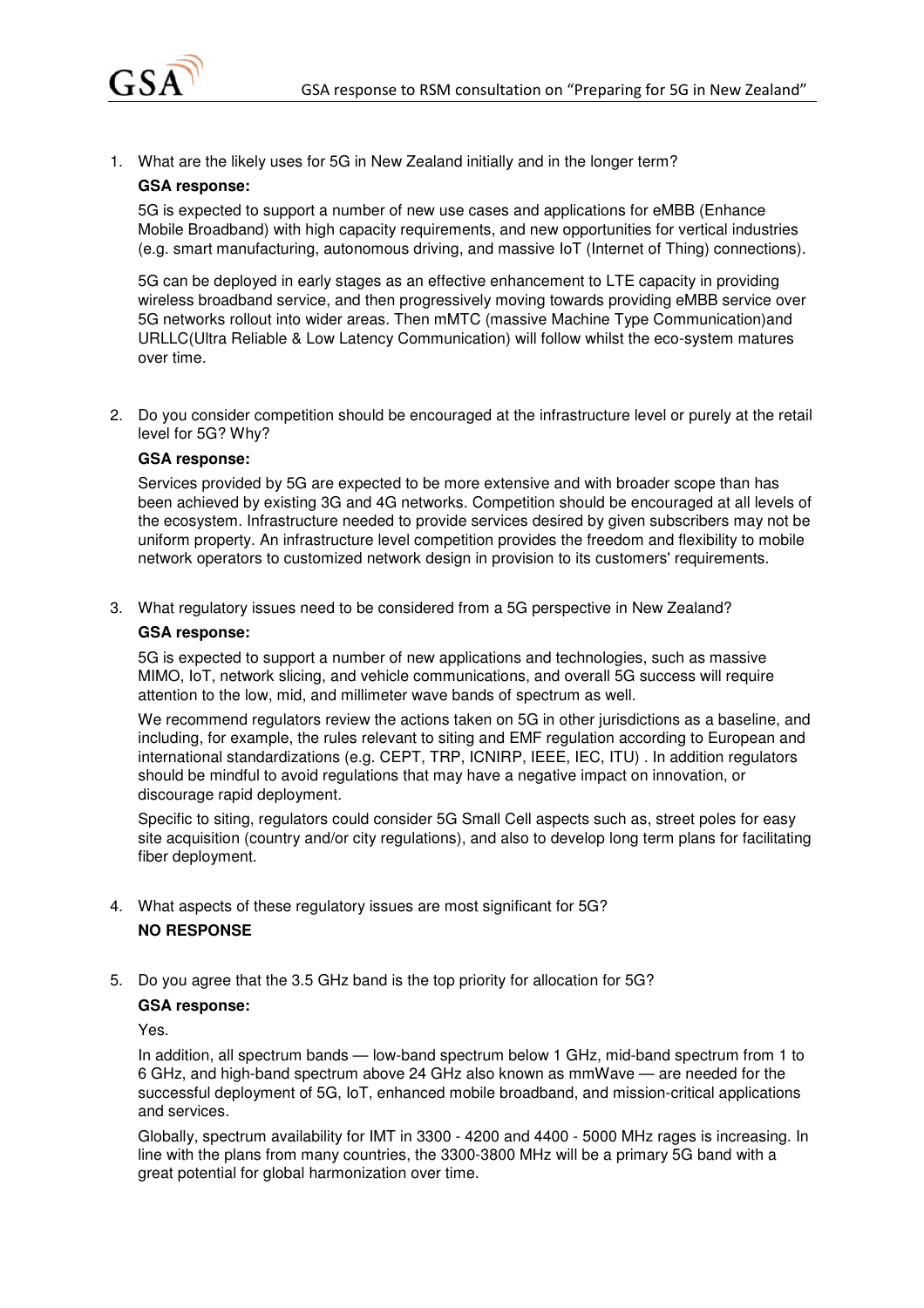

With the global momentum for the 3.3-4.2 GHz frequency range<sup>2</sup>, now is the right time for RSM to take the next step to make spectrum in that range available for 5G in New Zealand. We understand that this consultation is limited to the 3410-3690 MHz band, however, we would like to point out in this context that in order to reach the full benefits of 5G in mid-band spectrum like the 3.3-4.2 GHz frequency range, wide contiguous nation-wide spectrum assignments in the order of 100 MHz or more per operator will be required. We believe it is important for RSM to also address the possibility of enabling such wider channels in this spectrum range to facilitate the development of 5G. In Europe, CEPT is currently addressing a similar issue by developing guidance to administrations for defragmenting the existing authorizations in the 3.4-3.8 GHz band as set out in item A.2 of the CEPT Roadmap for 5G. Additionally RSM should further investigate the possibility to open up the 3700 - 4200 MHz band for MBB services to enable sufficiently wide channels for 5G in the future, which also further aligns with the spectrum situation in Europe, Japan and potentially other countries.

The 3300 - 4200 MHz frequency range is expected to be the primary band in the spectrum below 6 GHz for the global introduction of 5G, offering a good balance between coverage and capacity, which will support a broad range of 5G applications, including: Augmented Reality/Virtual Reality (AR/VR) and Ultra-High Definition (UHD) video, smart home, smart manufacturing, health care and drones; the 3300 - 4200 MHz range could provide both mobile connectivity "on the go" and Fixed Wireless Access (FWA) for domestic and business applications. 3GPP is working on the 5G-NR channel arrangements for 3300 - 4200 MHz, and the first release of 3GPP 5G standard (Rel-15) is scheduled to be finalized by June 2018, including both of the standalone and nonstandalone systems. The 3GPP 5G NR specification will support 3300-3800 MHz from the start with using a TDD access scheme.

GSA expects that 5G NR initial ecosystem for 3.3 - 3.8 GHz or portions thereof will be commercially ready in 2018 or early 2019.

6. Do you have any comments on reallocating 3587 to 3690 MHz for 5G?

### **GSA response:**

As mentioned in the reply of question 5, GSA supports reallocating 3587 -3690 MHz for 5G.

This frequency band has great potential to become one of the first 5G globally harmonized bands. CEPT, Japan and Korea and other countries already announced their official plans for 3.5 GHz band, and 3.5 GHz band is from 3400-3800 MHz in CEPT.

7. Do you agree that the 26 GHz band is a high priority for allocation to 5G in New Zealand?? **GSA response:** 

Yes.

Globally, spectrum availability for IMT/5G in the  $24.25 - 27.5$  GHz range as one of the candidate bands listed in WRC-19 Agenda Item 1.13 is increasing. In line with the release plans for many countries such as China, Europe, etc. this band will be a key 5G mmWave band with a great potential for global/regional harmonization over time. Products supporting this band or portions thereof will be available from 2019/2020 onwards to support deployments in countries. Therefore, GSA agrees that the 26 GHz band as promising 5G spectrum band is a priority for allocation to 5G for early deployment in New Zealand.

- 8. Would this band be of interest to your organization for trials for 5G services in New Zealand? **NO RESPONSE**
- 9. Do you agree that the 31.8 to 33.4 GHz, 40.5 to 42.5 GHz and 42.5 to 43.5 GHz bands are a low priority for allocation to 5G in New Zealand?

### **GSA response:**

l

 $^2$  For further details see the White Paper, "The future of IMT in the 3300-4200 MHz frequency range" as recently published by the Global mobile Suppliers Association (GSA) – www.gsacom.com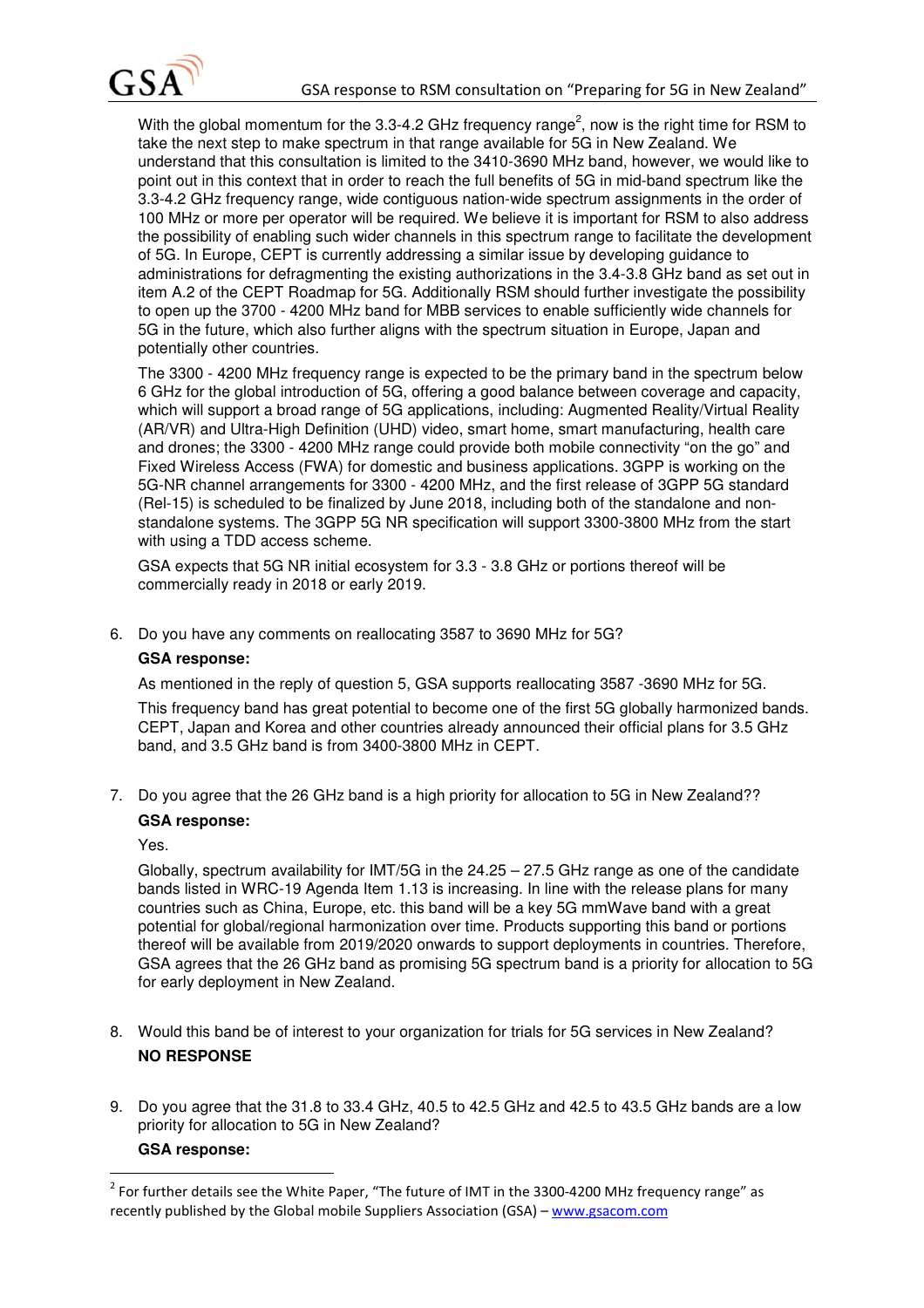

GSA is of the view that 40.5- 42.5, 42.5- 43.5 GHz, even 37- 40.5 GHz are also priority as candidate frequency bands in the millimeter wave range. RSM could further study these bands based on WRC-19 result to consider IMT identification in these frequency bands.

For 31.8-33.4 GHz, we believe this band has lower priority than other possible 5G candidate frequency bands in millimeter wave, i.e. 24.25-29.5GHz and 37-43.5GHz. IMT use in this frequency band may require a guard band to protect the passive service allocation, which is in immediately adjacent band. In addition, this band is not included in the list of 3GPP 5G NR bands.

- 10. When do you think equipment is likely to become available in the bands identified in Q9? **NO RESPONSE**
- 11. Do you have any comment on the possible allocation of 27.5 to 29.5 GHz to IMT?

### **GSA response:**

The frequency band of 27.5-29.5 GHz, though not included in the WRC-19 Agenda item 1.13, is considered for 5G in the USA, South Korea and Japan. We encourage RSM to consider allocating 28 GHz band for 5G under existing mobile allocation in ITU-R radio regulation. In 3GPP, the entire 28 GHz band from 26.5 GHz to 29.5 GHz has been defined as n257 for 5G NR. A number of 5G leading markets also defined this band as 5G Frontier band<sup>3</sup>.

In line with the release plans for many countries, the 24.25 – 29.5 defined by 3GPP as n257 and n258 range will be a primary 5G mmWave band with a great potential for global/regional harmonization over time. Products will be available within the range 26.5 – 29.5 GHz or portions thereof from 2018 or early 2019 onwards to support deployments in countries such as Europe, Japan, Korea and the USA. We believe that equipment that supports 26.5 – 29.5 GHz is available from 2018 that supports this frequency range.

12. Is there demand for alternative uses other than IMT of the 1400 MHz band? If so, what uses?

### **GSA response:**

The allocating all of the 91 MHz of spectrum in the L-Band to IMT in particular as SDL mode would provide an opportunity for operators in New Zealand to deploy 5G services while offering the advantages with mixing of good coverage (indoor, rural, etc.) and higher capacity. SDL band plan would be the best solution when the L-band is combined frequency bands below 1 GHz (e.g. 700, 800, 900 MHz). From an ecosystem perspective, New Zealand can benefits from the economy of scale of L-band development in Europe.

13. When is the demand likely to require consideration of reallocation of the 1400 MHz band for IMT, if at all?

### **GSA response:**

The regulation work for allocation of L-band 1400MHz for IMT should be started as early as possible, considering incumbents usage in this frequency band. We encourage RSM to coordinate with IMT and incumbent users to develop a relocation plan for IMT usage rights after year 2020.

14. Is there a need for more sub 1 GHz spectrum for IMT/5G?

### **GSA response:**

5G systems need access to different frequency band to address diversified requirements from envisioned 5G usage scenarios. The sub 1GHz spectrum, especially 600 MHz, could provide large coverage for eMBB, and for IoT.

15. If so, how should we deal with radio microphones in the 600 MHz band?

### **GSA response:**

 $\overline{\phantom{0}}$ 

<sup>&</sup>lt;sup>3</sup> Available at https://gsacom.com/paper/initiative-develop-global-5g-market-28-ghz-spectrum-band/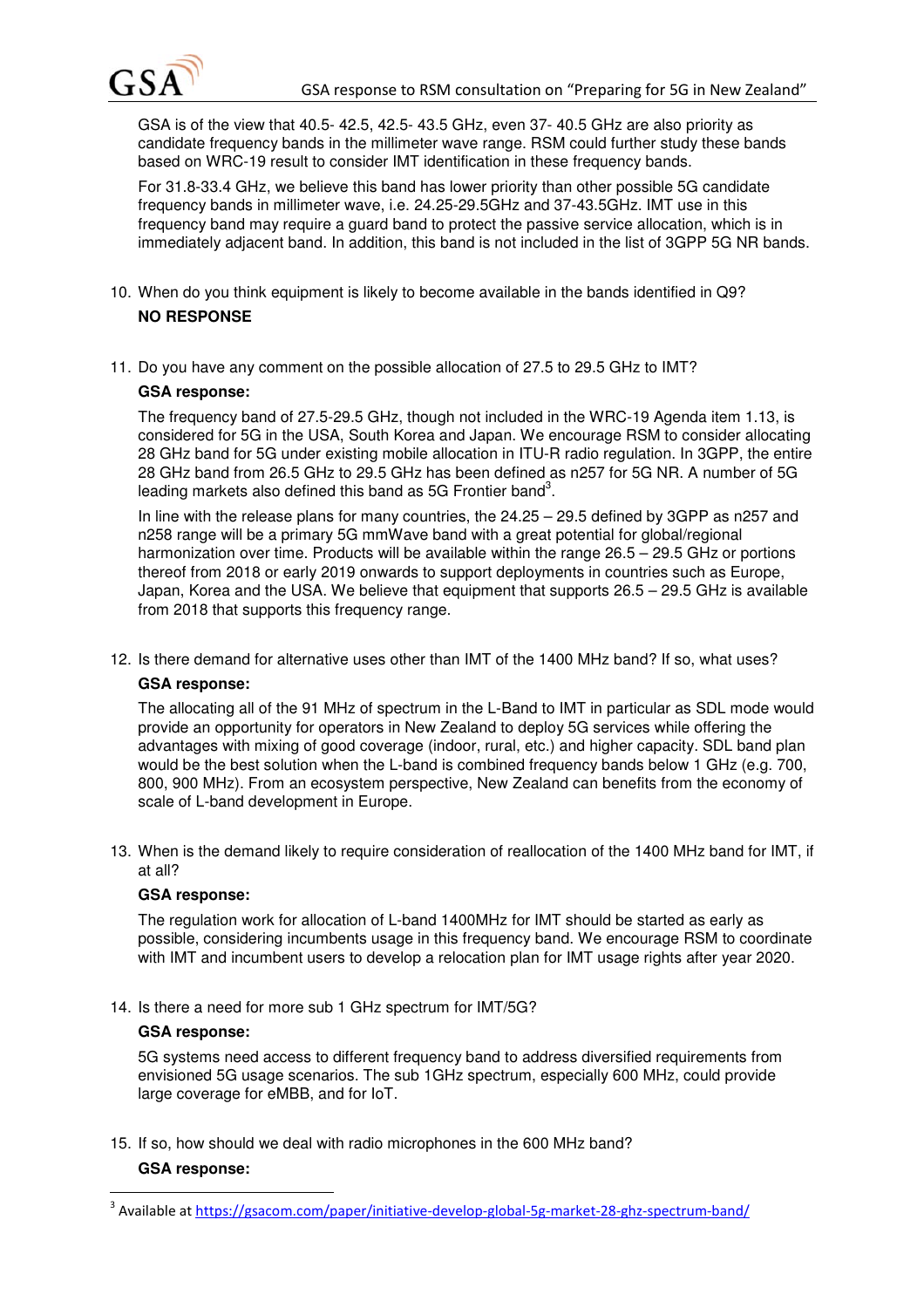

We suggest further study about the coexistence between 5G system and radio microphones study to determine if and how reallocation for ration microphones may be achieved. The coexistence study could include consideration of the regulatory actions in other regions such as the U.S.

16. When is the demand likely to require reallocation of the 600 MHz band to IMT, if at all?

### **GSA response:**

The 600 MHz band is being considered for mobile service by some countries in APT as well as in Region 2. Several countries joined the footnotes during WRC-15, and AWG is now developing a frequency arrangement for this band. In the U.S, the 600 MHz band licenses have been auctioned, and the clearing or relocation of broadcasters is underway. Commercialization has begun, but the relocation of TV broadcasters will be a multi-year process. We recommend consideration of the 600 MHz band as part of the overall plan for 5G mobile service.

17. Which allocation methodology should be used for allocating spectrum bands identified for use with 5G? Why?

### **GSA response:**

Competitive frequency auctions have been widely adopted globally wide as an effective method to allocate spectrum bands. We believe this method can be beneficial for New Zealand 5G spectrum allocation.

18. Should different allocation mechanisms be used for rights for regional providers and national providers? Why?

### **GSA response:**

Nation-wide MNOs could efficiently manage 5G network planning and deployment, and for better 5G service.

- 19. Should deployment of 5G technology be specified for some or all bands? If not, why not? **NO RESPONSE**
- 20. What implementation requirements should be specified and how should these be expressed? time, extent, etc  $-$ ?

### **NO RESPONSE**

21. What should be the consequence of non-implementation – lose spectrum, additional payment, other?

### **NO RESPONSE**

- 22. Should the implementation requirements be different for regional and national providers? What should these be and why? **NO RESPONSE**
- 23. Should acquisition limits be imposed on 5G bands? If so, what should these be and why? **NO RESPONSE**
- 24. Should acquisition limits be imposed for regional providers? If so, what should these be and why? **NO RESPONSE**
- 25. What term should be used for management rights suitable for 5G? Why?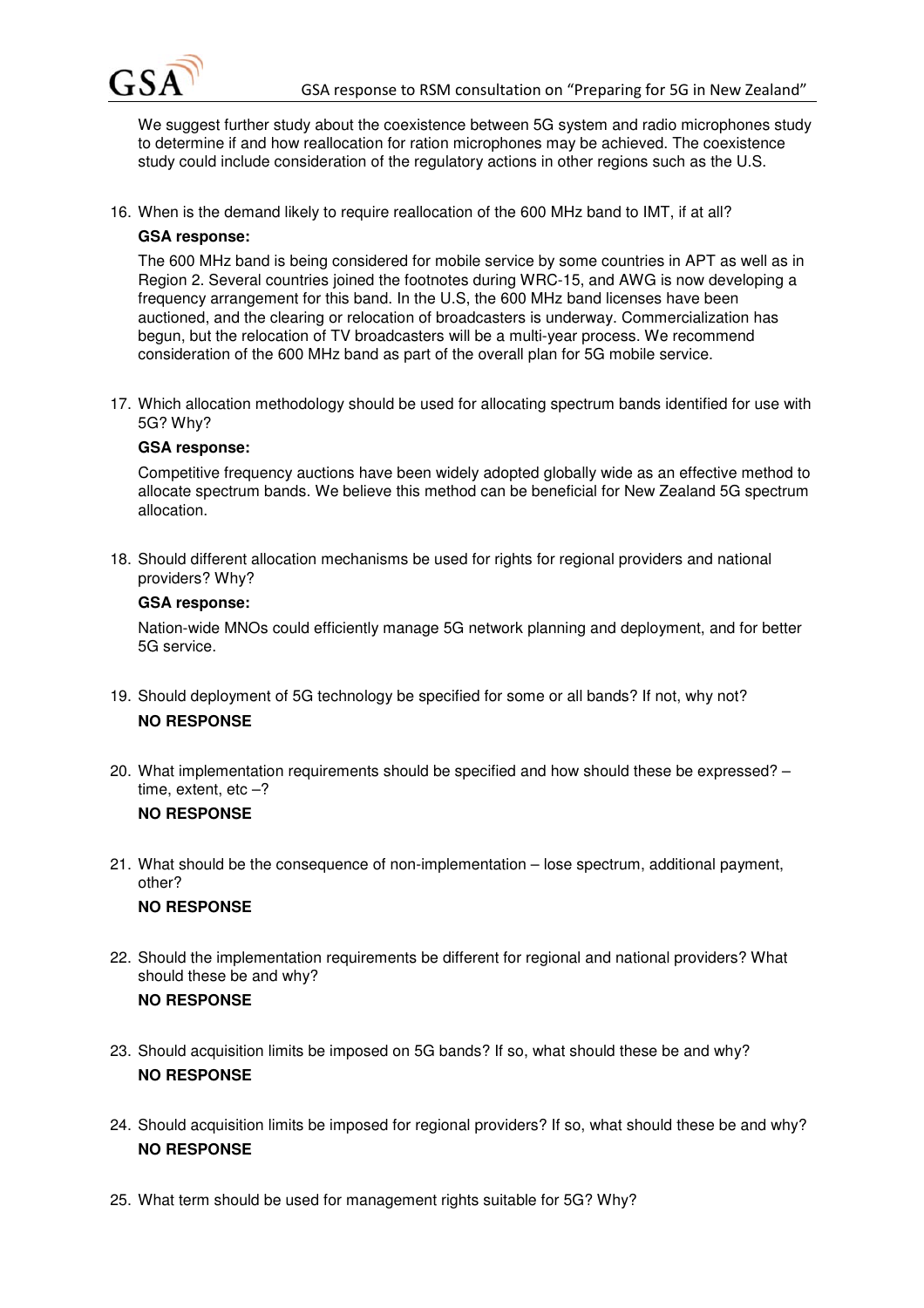

### **NO RESPONSE**

26. Should the 5G bands be replanned as TDD bands or some bands or parts of bands be retained as FDD? Why?

### **GSA response:**

The 3.4-3.7GHz should be re-planned as TDD bands, as it's being defined as TDD band in 3GPP, and globally Europe, China, and etc.

27. What bandwidth should be used as the basis for allocation? Why?

### **GSA response:**

The envisioned 5G requirements demands large bandwidth for both 3.5GHz and 26GHz, and continuous bandwidth per 5G network will reduce the complexity of system design and facilitate low cost infrastructure and device, and also maximize the spectrum utilization.

Many countries are working to make available 300-400 MHz contiguous bandwidth in 3.5 GHz band for 5G with a target of at least 100 MHz of contiguous spectrum per MNO within the 3.3-3.8 GHz range. For millimeter wave development, GSA is of the view that contiguous bandwidth of 800-1000 MHz per MNO will be necessary to meet the 5G ultra-high capacity requirement.

In general allocation should facilitate large continuous bandwidth and avoid the spectrum fragmentation.

Based on above consideration, it's suggested that bandwidth as basis for allocation as,

- 3.5GHz: no less than 20 MHz
- 26GHz: no less than 400MHz.
- 28. What out of band emission limits should apply to management rights when first created for allocation? Why?

### **GSA response:**

We suggest study about out of band emission limits in New Zealand could refer to study outcomes from 3GPP. 3GPP specifications should be applied to enable the operators with fast deployment and enjoying eco-system

29. Should out of band emission limits be different if the band is technology neutral? If so, what out of band emission limits should be applied?

### **GSA response:**

GSA is of the view that technology neutrality should be applied as long as it does not cause an undue degradation of the utility of the band or its economic value to deliver 5G services. The regulation work which is developed in CEPT could provide a good example for technology neutrality in 3.5 GHz band and 26 GHz band, meanwhile, we also need to consider incumbent development in New Zealand.

30. How should interference between adjacent frequency 5G TDD networks be managed? Should this be the same for all frequency bands?

### **GSA response:**

We believe inter-operator synchronization (i.e. common clock and alignment of UL and DL transmissions between TDD networks operating in adjacent frequency blocks, especially for overlapping macro cells, is spectrally efficient since it avoids interference between MNOs 5G networks without requiring inter-operator guard bands nor additional filtering. Other options for minimising interference include geographic separation, and network topology (e.g. femtocells).

31. How should interference between different technologies within the same band be managed, if bands are technology neutral?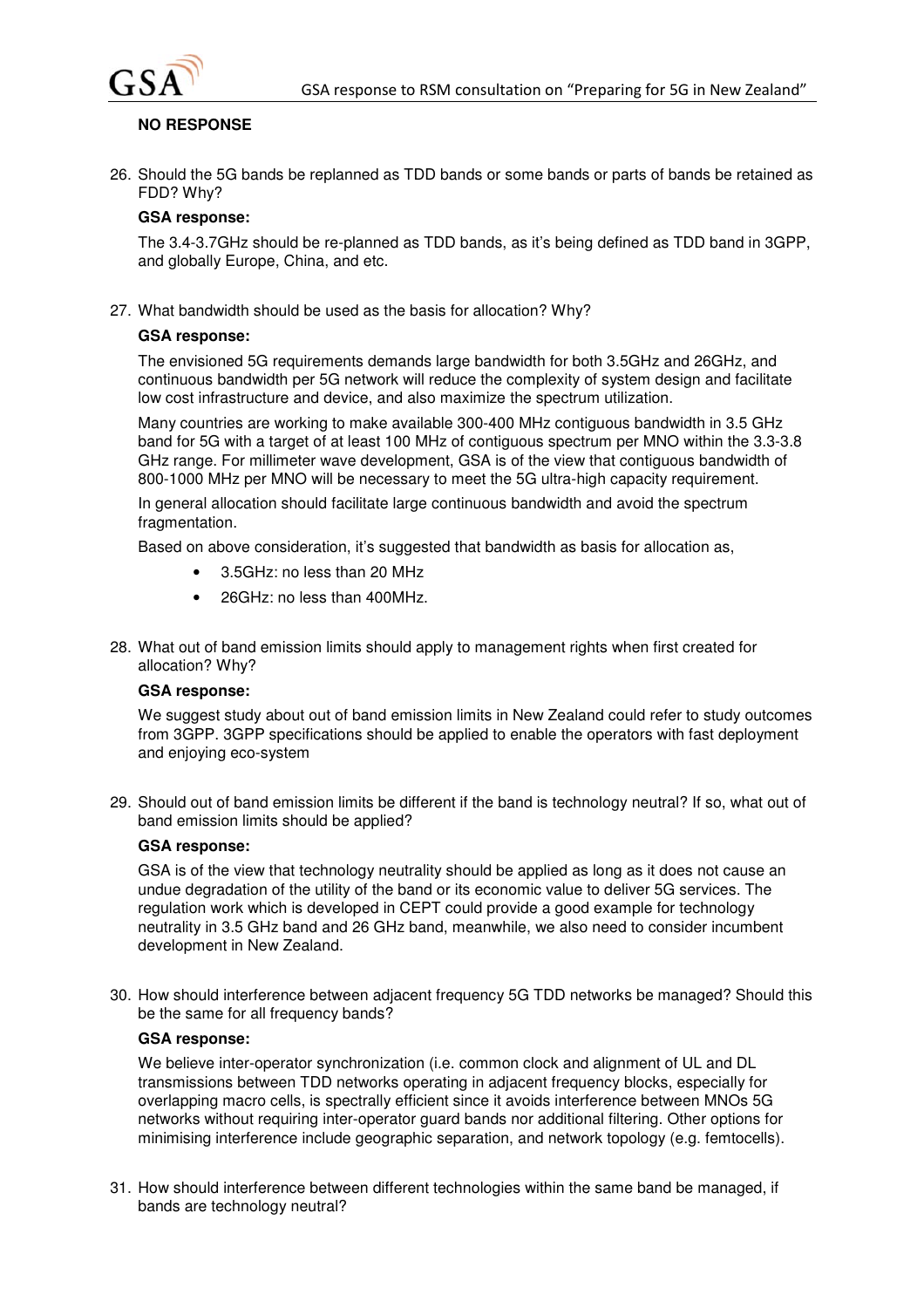

### **GSA response:**

Inter-operator synchronization is feasible and can ensure spectrally efficient coexistence also in case of NR TDD and LTE TDD networks operating in adjacent frequency blocks, but comes at the expense of 5G NR flexibility. When possible, a combination of inter-operator synchronization and band segmentation between "NR only" segments, and "NR and LTE" segments will preserve 5G NR flexibility in part of the band, but a guard band would be needed between the two segments.

32. Should regional uses be provided for in the 3.5 GHz band plan? Why?

### **GSA response:**

Same reply as question 18.

- 33. If allowed in the 3.5 GHz band, how could this be managed or facilitated? **NO RESPONSE**
- 34. Which alternative bands may be suitable for regional allocation? Why? **NO RESPONSE**
- 35. Is early access to the 3.5 GHz band required for roll out of 5G networks prior to the expiry of existing rights in 2022? If so, why?

#### **GSA response:**

As we mentioned in the reply of Question 5, the 3.5 GHz band is the top prioritized band for 5G system deployment. Some GSA members have plan to rollout 5G NR commercial products before the end of 2018. Therefore, we believe that early access to this band before 2022 is necessary.

36. How could early access to the 3.5 GHz band be achieved?

### **GSA response:**

Continuing the open, transparent consultation process will strengthen confidence and balance interest for both IMT and incumbent right holders.

37. Should the government be involved in early access arrangements for the 3.5 GHz band?

### **GSA response:**

It is important for regulators to develop consistent national 5G policy that promotes and guides New Zealand 5G networks and services development.

GSA encourages RSM to play an important role in coordinating between incumbent rights holders and MNOs, and to to enable this band for 5G development before 2022 with early access.

38. Is early access to the 26 GHz band required for roll out of 5G networks prior to the expiry of existing rights in 2022? If so, why?

#### **GSA response:**

Yes, we foresee necessity for early access to the 26 GHz as soon as possible before 2022.

The 26 GHz band is included in the study of WRC-19 Agenda item 1.13, the WRC-19 outcomes will enable the eco-systems from global and regional harmonization of millimeter wave bands for 5G, and introduce experiences from leading markets on regulatory, technical, operational and business aspects of 5G on millimeter wave bands.